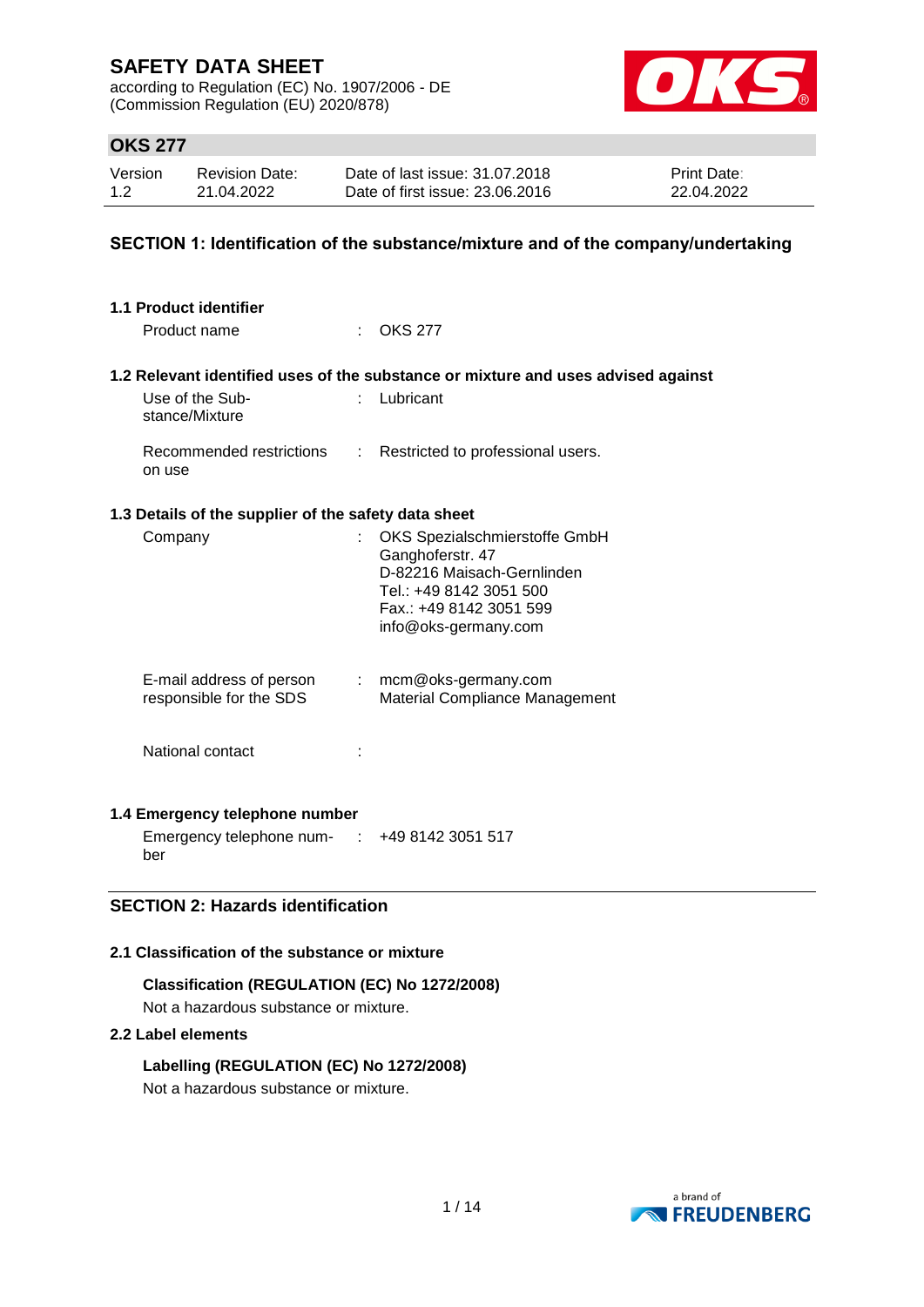according to Regulation (EC) No. 1907/2006 - DE (Commission Regulation (EU) 2020/878)



# **OKS 277**

| Version | Revision Date: | Date of last issue: 31.07.2018  | <b>Print Date:</b> |
|---------|----------------|---------------------------------|--------------------|
| 1.2     | 21.04.2022     | Date of first issue: 23,06,2016 | 22.04.2022         |

### **2.3 Other hazards**

This substance/mixture contains no components considered to be either persistent, bioaccumulative and toxic (PBT), or very persistent and very bioaccumulative (vPvB) at levels of 0.1% or higher.

Ecological information: The substance/mixture does not contain components considered to have endocrine disrupting properties according to REACH Article 57(f) or Commission Delegated regulation (EU) 2017/2100 or Commission Regulation (EU) 2018/605 at levels of 0.1% or higher.

Toxicological information: The substance/mixture does not contain components considered to have endocrine disrupting properties according to REACH Article 57(f) or Commission Delegated regulation (EU) 2017/2100 or Commission Regulation (EU) 2018/605 at levels of 0.1% or higher.

### **SECTION 3: Composition/information on ingredients**

#### **3.2 Mixtures**

| Chemical nature                     | ester oil<br><b>PTFF</b><br>Thickening agent |
|-------------------------------------|----------------------------------------------|
| <b>Components</b><br><b>Remarks</b> | No hazardous ingredients                     |

#### **SECTION 4: First aid measures**

#### **4.1 Description of first aid measures**

| If inhaled              | Remove person to fresh air. If signs/symptoms continue, get<br>medical attention.<br>Keep patient warm and at rest.<br>If breathing is irregular or stopped, administer artificial respira-<br>tion. |
|-------------------------|------------------------------------------------------------------------------------------------------------------------------------------------------------------------------------------------------|
| In case of skin contact | Remove contaminated clothing. If irritation develops, get med-<br>ical attention.<br>Wash off with soap and water.                                                                                   |
| In case of eye contact  | Rinse immediately with plenty of water, also under the eyelids,<br>for at least 10 minutes.<br>If eye irritation persists, consult a specialist.                                                     |
| If swallowed            | $\therefore$ Move the victim to fresh air.<br>Do not induce vomiting without medical advice.                                                                                                         |

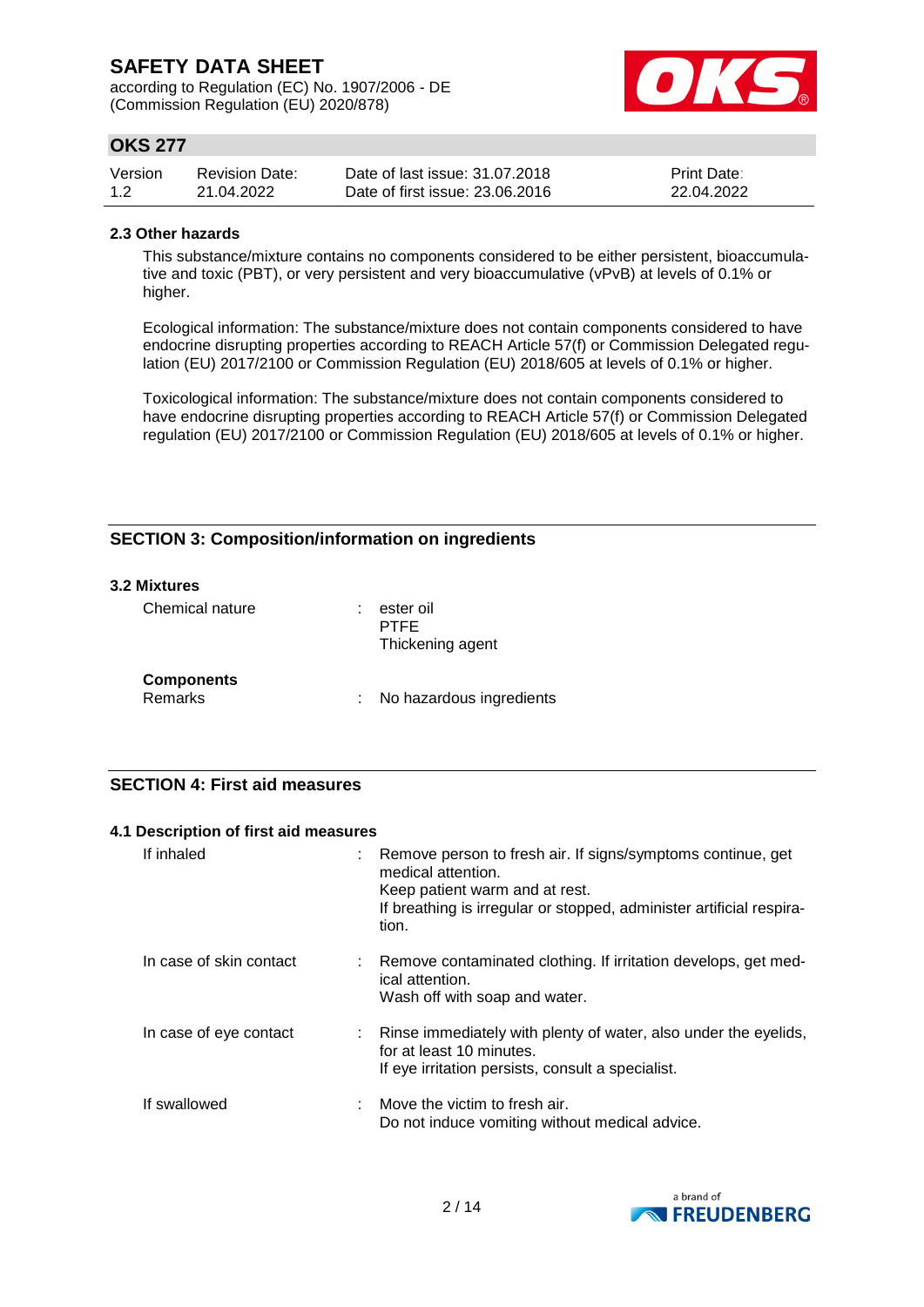according to Regulation (EC) No. 1907/2006 - DE (Commission Regulation (EU) 2020/878)



# **OKS 277**

| Version | <b>Revision Date:</b> | Date of last issue: 31.07.2018  | <b>Print Date:</b> |
|---------|-----------------------|---------------------------------|--------------------|
| 1.2     | 21.04.2022            | Date of first issue: 23,06,2016 | 22.04.2022         |

#### **4.2 Most important symptoms and effects, both acute and delayed**

| Symptoms | : No information available. |
|----------|-----------------------------|
|          |                             |

Risks : None known.

### **4.3 Indication of any immediate medical attention and special treatment needed**

Treatment : No information available.

### **SECTION 5: Firefighting measures**

#### **5.1 Extinguishing media**

| Suitable extinguishing media                          |  | Use water spray, alcohol-resistant foam, dry chemical or car-<br>bon dioxide. |  |  |  |
|-------------------------------------------------------|--|-------------------------------------------------------------------------------|--|--|--|
| Unsuitable extinguishing<br>media                     |  | : High volume water jet                                                       |  |  |  |
| Special hazards arising from the substance or mixture |  |                                                                               |  |  |  |

# 5.2 Sp

| Hazardous combustion prod- | : Carbon oxides       |
|----------------------------|-----------------------|
| ucts                       | Halogenated compounds |

#### **5.3 Advice for firefighters**

| Special protective equipment :<br>for firefighters | In the event of fire, wear self-contained breathing apparatus.<br>Use personal protective equipment. Exposure to decomposi-<br>tion products may be a hazard to health. |
|----------------------------------------------------|-------------------------------------------------------------------------------------------------------------------------------------------------------------------------|
| Further information                                | Standard procedure for chemical fires.                                                                                                                                  |

### **SECTION 6: Accidental release measures**

#### **6.1 Personal precautions, protective equipment and emergency procedures**

| Personal precautions          | Evacuate personnel to safe areas.<br>Use the indicated respiratory protection if the occupational<br>exposure limit is exceeded and/or in case of product release<br>(dust).<br>Do not breathe vapours, aerosols.<br>Refer to protective measures listed in sections 7 and 8. |
|-------------------------------|-------------------------------------------------------------------------------------------------------------------------------------------------------------------------------------------------------------------------------------------------------------------------------|
| 6.2 Environmental precautions |                                                                                                                                                                                                                                                                               |

Environmental precautions : Try to prevent the material from entering drains or water courses. Local authorities should be advised if significant spillages

cannot be contained.

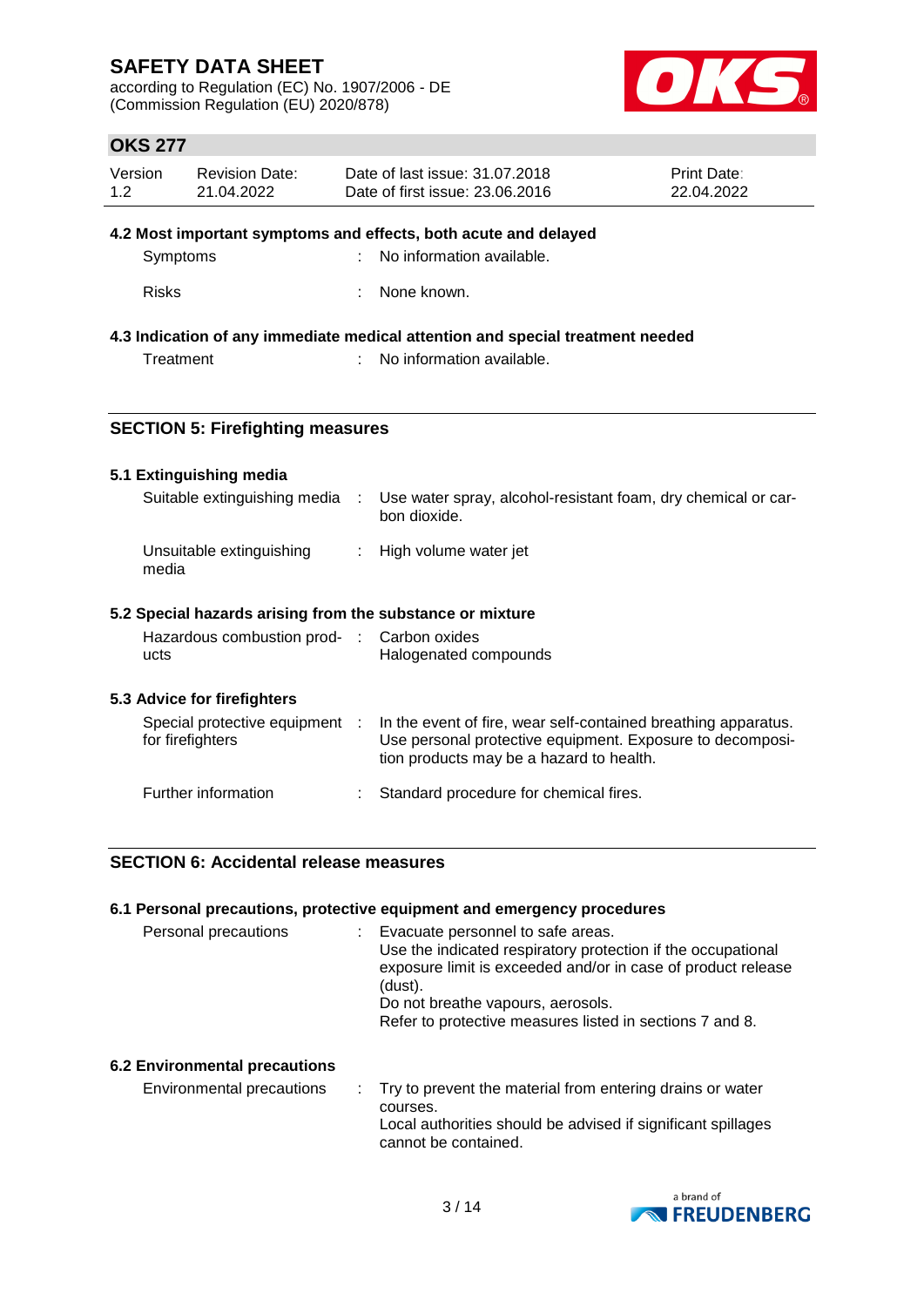according to Regulation (EC) No. 1907/2006 - DE (Commission Regulation (EU) 2020/878)



# **OKS 277**

| Version | <b>Revision Date:</b> | Date of last issue: 31.07.2018  | <b>Print Date:</b> |
|---------|-----------------------|---------------------------------|--------------------|
| 1.2     | 21.04.2022            | Date of first issue: 23,06,2016 | 22.04.2022         |

#### **6.3 Methods and material for containment and cleaning up**

Methods for cleaning up : Clean up promptly by sweeping or vacuum. Keep in suitable, closed containers for disposal.

### **6.4 Reference to other sections**

For personal protection see section 8.

#### **SECTION 7: Handling and storage**

#### **7.1 Precautions for safe handling**

| Advice on safe handling                                          |    | For personal protection see section 8.<br>Smoking, eating and drinking should be prohibited in the ap-<br>plication area.<br>Wash hands and face before breaks and immediately after<br>handling the product.                                                                                                                  |
|------------------------------------------------------------------|----|--------------------------------------------------------------------------------------------------------------------------------------------------------------------------------------------------------------------------------------------------------------------------------------------------------------------------------|
| Hygiene measures                                                 |    | : Wash face, hands and any exposed skin thoroughly after<br>handling.                                                                                                                                                                                                                                                          |
| 7.2 Conditions for safe storage, including any incompatibilities |    |                                                                                                                                                                                                                                                                                                                                |
| Requirements for storage<br>areas and containers                 | ÷. | Store in original container. Keep container closed when not in<br>use. Keep in a dry, cool and well-ventilated place. Containers<br>which are opened must be carefully resealed and kept upright<br>to prevent leakage. Store in accordance with the particular<br>national regulations. Keep in properly labelled containers. |
| Storage class (TRGS 510)                                         |    | 11, Combustible Solids                                                                                                                                                                                                                                                                                                         |

#### **7.3 Specific end use(s)**

Specific use(s) : Specific instructions for handling, not required.

#### **SECTION 8: Exposure controls/personal protection**

#### **8.1 Control parameters**

Contains no substances with occupational exposure limit values.

#### **8.2 Exposure controls**

| <b>Engineering measures</b>   |  |                                  |  |  |  |
|-------------------------------|--|----------------------------------|--|--|--|
| none                          |  |                                  |  |  |  |
| Personal protective equipment |  |                                  |  |  |  |
| Eye protection                |  | Safety glasses with side-shields |  |  |  |
| Hand protection               |  |                                  |  |  |  |
| Material                      |  | Nitrile rubber                   |  |  |  |
| Break through time            |  | $>10$ min                        |  |  |  |



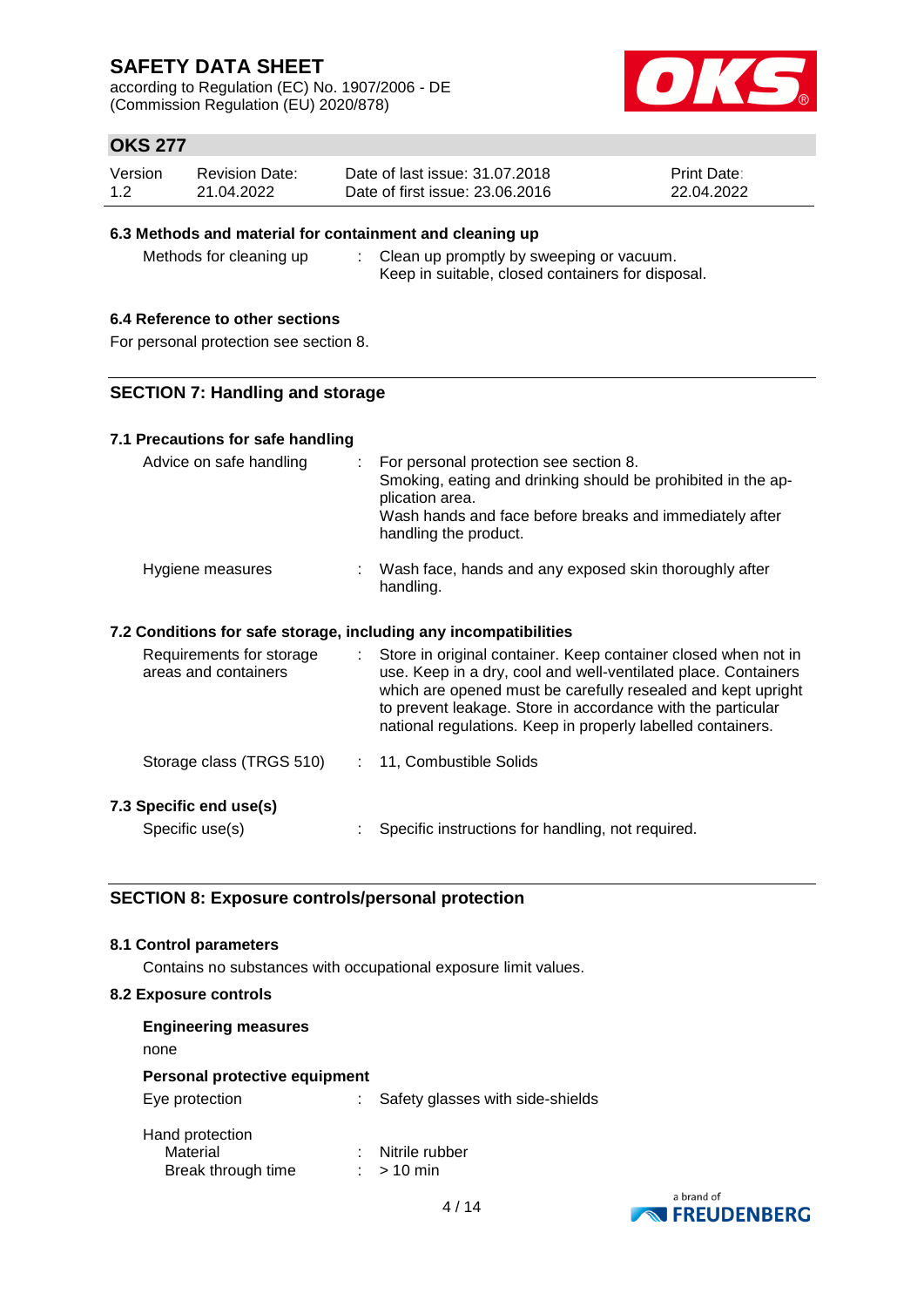according to Regulation (EC) No. 1907/2006 - DE (Commission Regulation (EU) 2020/878)



## **OKS 277**

| Version<br>1.2   | <b>Revision Date:</b><br>21.04.2022 |  | Date of last issue: 31.07.2018<br>Date of first issue: 23,06,2016                                                                                                                                                                                                                                                                                                            | Print Date:<br>22.04.2022 |  |
|------------------|-------------------------------------|--|------------------------------------------------------------------------------------------------------------------------------------------------------------------------------------------------------------------------------------------------------------------------------------------------------------------------------------------------------------------------------|---------------------------|--|
| Protective index |                                     |  | Class 1                                                                                                                                                                                                                                                                                                                                                                      |                           |  |
|                  | Remarks                             |  | For prolonged or repeated contact use protective gloves. The<br>break through time depends amongst other things on the<br>material, the thickness and the type of glove and therefore<br>has to be measured for each case.<br>The selected protective gloves have to satisfy the specifica-<br>tions of Regulation (EU) 2016/425 and the standard EN 374<br>derived from it. |                           |  |
|                  | Respiratory protection              |  | Not required; except in case of aerosol formation.                                                                                                                                                                                                                                                                                                                           |                           |  |
|                  | Filter type                         |  | Filter type A-P                                                                                                                                                                                                                                                                                                                                                              |                           |  |
|                  | Protective measures                 |  | The type of protective equipment must be selected according<br>to the concentration and amount of the dangerous substance<br>at the specific workplace.<br>Choose body protection in relation to its type, to the concen-<br>tration and amount of dangerous substances, and to the spe-<br>cific work-place.                                                                |                           |  |

# **SECTION 9: Physical and chemical properties**

### **9.1 Information on basic physical and chemical properties**

| Physical state                                                          |    | paste                     |
|-------------------------------------------------------------------------|----|---------------------------|
| Colour                                                                  |    | white                     |
| Odour                                                                   | t. | fruity                    |
| Odour Threshold                                                         |    | No data available         |
|                                                                         |    |                           |
| Melting point/range                                                     | t. | No data available         |
| Boiling point/boiling range                                             | t. | No data available         |
| Flammability (solid, gas)                                               | t. | <b>Combustible Solids</b> |
| Upper explosion limit / Upper :<br>flammability limit                   |    | No data available         |
| Lower explosion limit / Lower : No data available<br>flammability limit |    |                           |
| Flash point                                                             | ÷  | Not applicable            |
| Auto-ignition temperature                                               | t. | No data available         |

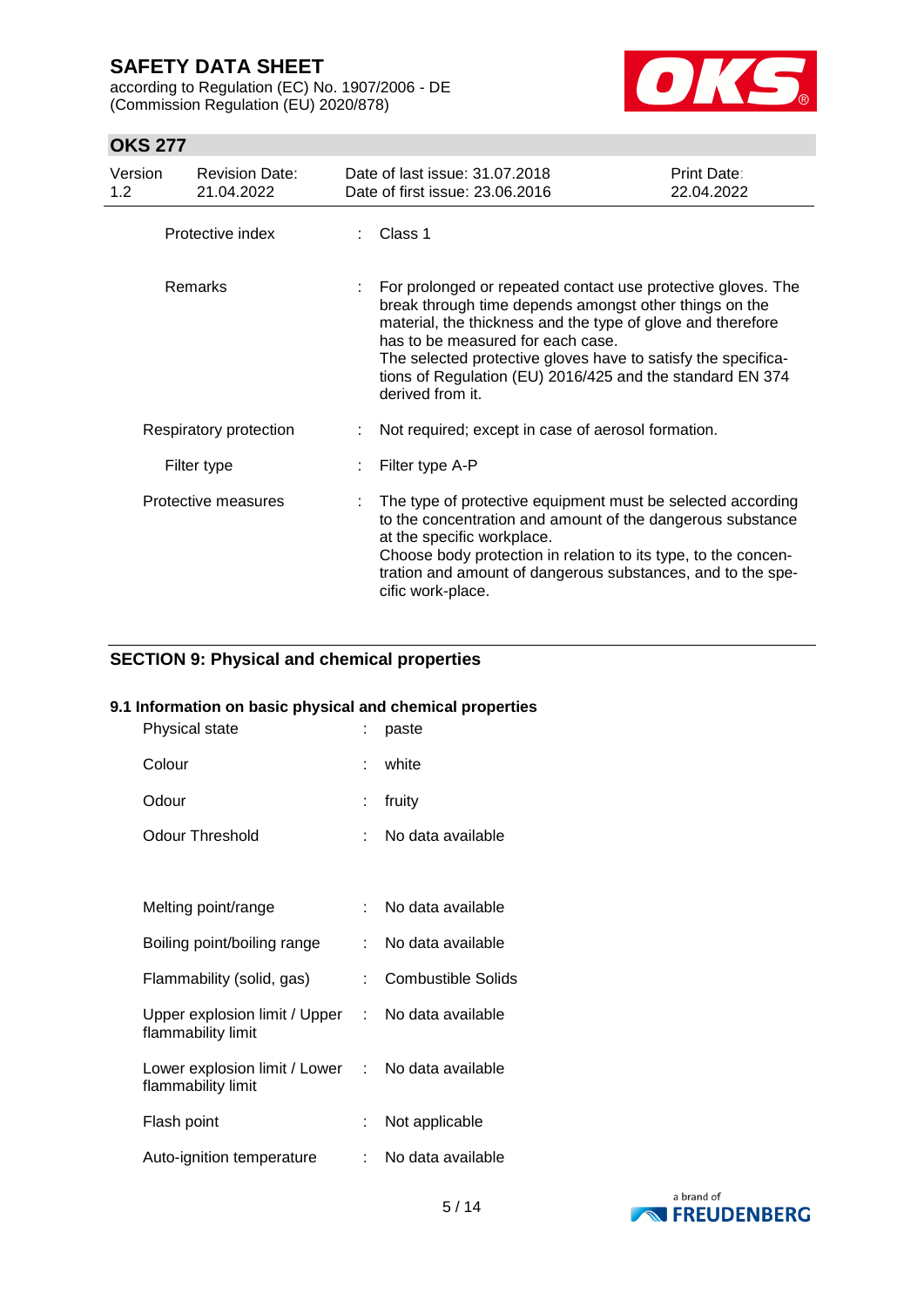according to Regulation (EC) No. 1907/2006 - DE (Commission Regulation (EU) 2020/878)



# **OKS 277**

| Version<br>1.2 | <b>Revision Date:</b><br>21.04.2022        |                       | Date of last issue: 31.07.2018<br>Date of first issue: 23.06.2016      | Print Date:<br>22.04.2022 |
|----------------|--------------------------------------------|-----------------------|------------------------------------------------------------------------|---------------------------|
|                |                                            |                       |                                                                        |                           |
|                | Decomposition temperature                  | $\mathbb{R}^n$        | No data available                                                      |                           |
| pH             |                                            |                       | Not applicable<br>substance/mixture is non-soluble (in water)          |                           |
|                | Viscosity                                  |                       |                                                                        |                           |
|                | Viscosity, dynamic                         | ÷                     | No data available                                                      |                           |
|                | Viscosity, kinematic                       | ÷                     | Not applicable                                                         |                           |
|                | Solubility(ies)<br>Water solubility        | ÷                     | insoluble                                                              |                           |
|                | Solubility in other solvents               | $\mathbb{C}^{\times}$ | No data available                                                      |                           |
|                | Partition coefficient: n-<br>octanol/water | ÷.                    | No data available                                                      |                           |
|                | Vapour pressure                            | ÷.                    | < 0,001 hPa (20 °C)                                                    |                           |
|                | Relative density                           |                       | 1,2 $(20 °C)$<br>Reference substance: Water<br>The value is calculated |                           |
|                | Density                                    | t,                    | 1,20 g/cm3<br>(20 °C)                                                  |                           |
|                | <b>Bulk density</b>                        |                       | No data available                                                      |                           |
|                | Relative vapour density                    | ÷                     | No data available                                                      |                           |
|                | 9.2 Other information                      |                       |                                                                        |                           |
|                | <b>Explosives</b>                          |                       | Not explosive                                                          |                           |
|                | Oxidizing properties                       |                       | No data available                                                      |                           |
|                | Self-ignition                              |                       | not auto-flammable                                                     |                           |
|                | Metal corrosion rate                       |                       | Not corrosive to metals                                                |                           |
|                | Evaporation rate                           |                       | No data available                                                      |                           |
|                | Sublimation point                          |                       | No data available                                                      |                           |

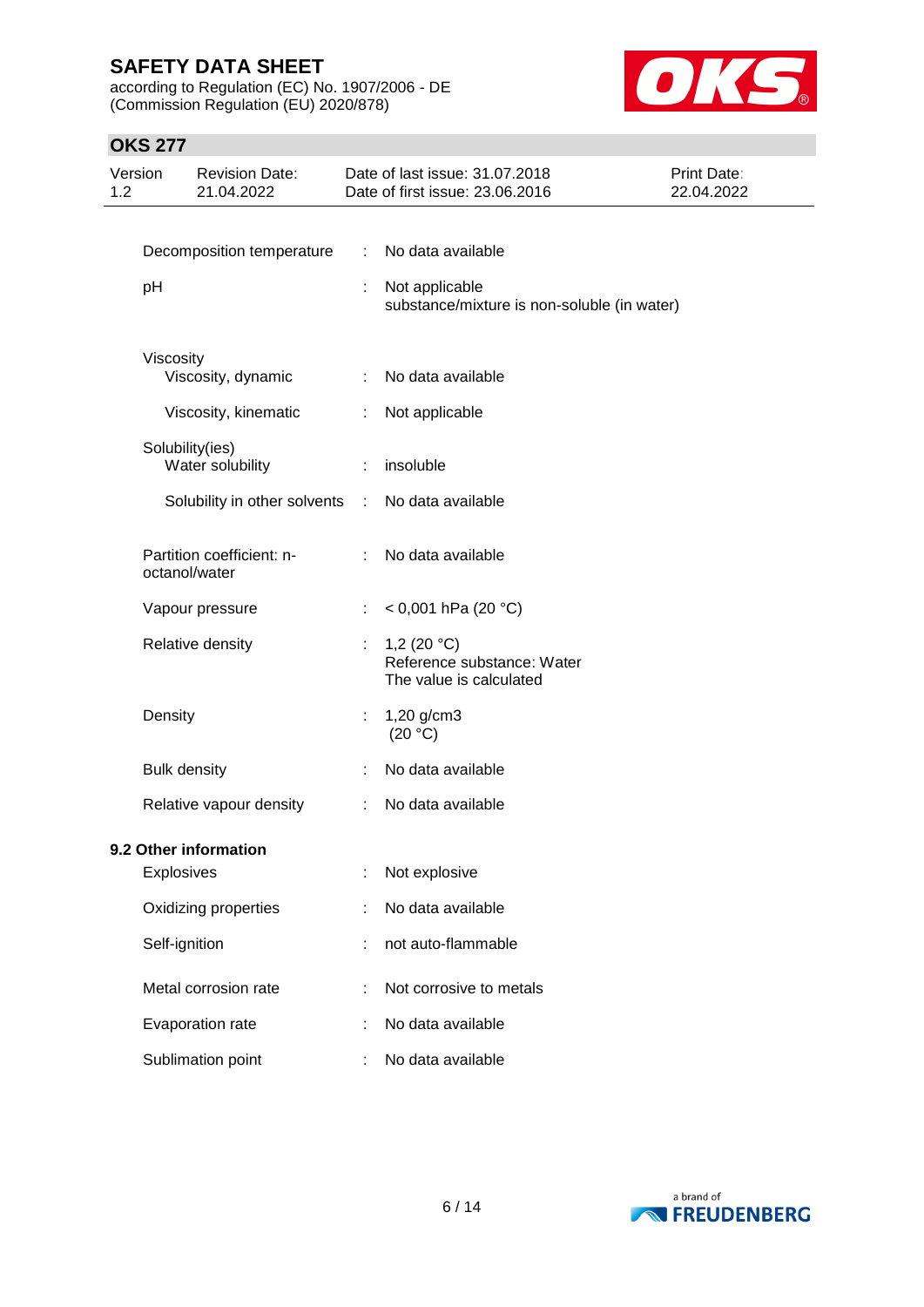according to Regulation (EC) No. 1907/2006 - DE (Commission Regulation (EU) 2020/878)



## **OKS 277**

| Version | <b>Revision Date:</b> | Date of last issue: 31.07.2018  | <b>Print Date:</b> |
|---------|-----------------------|---------------------------------|--------------------|
| 1.2     | 21.04.2022            | Date of first issue: 23,06,2016 | 22.04.2022         |
|         |                       |                                 |                    |

Hazardous reactions : No dangerous reaction known under conditions of normal use.

### **SECTION 10: Stability and reactivity**

#### **10.1 Reactivity**

No hazards to be specially mentioned.

#### **10.2 Chemical stability**

Stable under normal conditions.

#### **10.3 Possibility of hazardous reactions**

|  | 10.4 Conditions to avoid |  |  |
|--|--------------------------|--|--|

| Conditions to avoid | No conditions to be specially mentioned. |
|---------------------|------------------------------------------|
|                     |                                          |

#### **10.5 Incompatible materials**

Materials to avoid : No materials to be especially mentioned.

#### **10.6 Hazardous decomposition products**

No decomposition if stored and applied as directed.

### **SECTION 11: Toxicological information**

#### **11.1 Information on hazard classes as defined in Regulation (EC) No 1272/2008**

| <b>Acute toxicity</b>                    |    |                                               |  |  |
|------------------------------------------|----|-----------------------------------------------|--|--|
| <b>Product:</b><br>Acute oral toxicity   |    | : Remarks: This information is not available. |  |  |
| Acute inhalation toxicity                | ÷  | Remarks: This information is not available.   |  |  |
| Acute dermal toxicity                    | ÷. | Remarks: This information is not available.   |  |  |
| <b>Skin corrosion/irritation</b>         |    |                                               |  |  |
| <u>Product:</u>                          |    |                                               |  |  |
| Remarks                                  |    | This information is not available.            |  |  |
| Serious eye damage/eye irritation        |    |                                               |  |  |
| <b>Product:</b><br><b>Remarks</b>        |    | This information is not available.            |  |  |
| <b>Respiratory or skin sensitisation</b> |    |                                               |  |  |
| <b>Product:</b><br><b>Remarks</b>        |    | This information is not available.            |  |  |

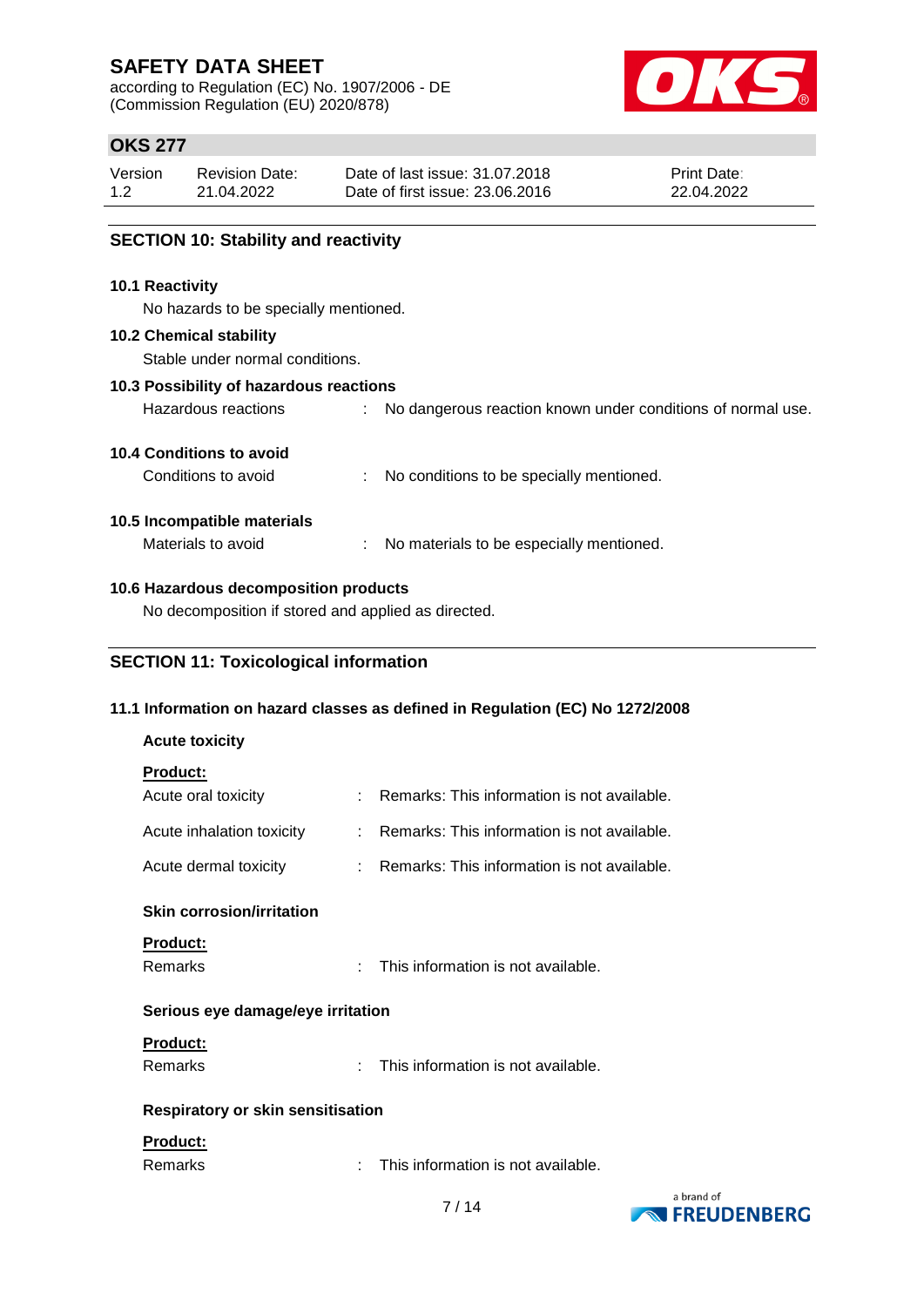according to Regulation (EC) No. 1907/2006 - DE (Commission Regulation (EU) 2020/878)



## **OKS 277**

| Version | Revision Date: | Date of last issue: 31.07.2018  | <b>Print Date:</b> |
|---------|----------------|---------------------------------|--------------------|
| 1.2     | 21.04.2022     | Date of first issue: 23,06,2016 | 22.04.2022         |

| <b>Germ cell mutagenicity</b>                                   |                                                                                                                                                                                                                                                                           |
|-----------------------------------------------------------------|---------------------------------------------------------------------------------------------------------------------------------------------------------------------------------------------------------------------------------------------------------------------------|
| Product:                                                        |                                                                                                                                                                                                                                                                           |
| Genotoxicity in vitro                                           | : Remarks: No data available                                                                                                                                                                                                                                              |
| Genotoxicity in vivo                                            | : Remarks: No data available                                                                                                                                                                                                                                              |
| Carcinogenicity                                                 |                                                                                                                                                                                                                                                                           |
| <b>Product:</b>                                                 |                                                                                                                                                                                                                                                                           |
| Remarks                                                         | No data available                                                                                                                                                                                                                                                         |
| <b>Reproductive toxicity</b>                                    |                                                                                                                                                                                                                                                                           |
| <b>Product:</b>                                                 |                                                                                                                                                                                                                                                                           |
| Effects on fertility                                            | : Remarks: No data available                                                                                                                                                                                                                                              |
| Effects on foetal develop- : Remarks: No data available<br>ment |                                                                                                                                                                                                                                                                           |
| <b>Repeated dose toxicity</b>                                   |                                                                                                                                                                                                                                                                           |
| Product:                                                        |                                                                                                                                                                                                                                                                           |
| Remarks                                                         | This information is not available.                                                                                                                                                                                                                                        |
| <b>Aspiration toxicity</b>                                      |                                                                                                                                                                                                                                                                           |
| <b>Product:</b><br>This information is not available.           |                                                                                                                                                                                                                                                                           |
| 11.2 Information on other hazards                               |                                                                                                                                                                                                                                                                           |
| <b>Endocrine disrupting properties</b>                          |                                                                                                                                                                                                                                                                           |
| Product:                                                        |                                                                                                                                                                                                                                                                           |
| Assessment                                                      | The substance/mixture does not contain components consid-<br>ered to have endocrine disrupting properties according to<br>REACH Article 57(f) or Commission Delegated regulation<br>(EU) 2017/2100 or Commission Regulation (EU) 2018/605 at<br>levels of 0.1% or higher. |
| <b>Further information</b>                                      |                                                                                                                                                                                                                                                                           |
| Product:                                                        |                                                                                                                                                                                                                                                                           |
| Remarks                                                         | Information given is based on data on the components and<br>the toxicology of similar products.                                                                                                                                                                           |

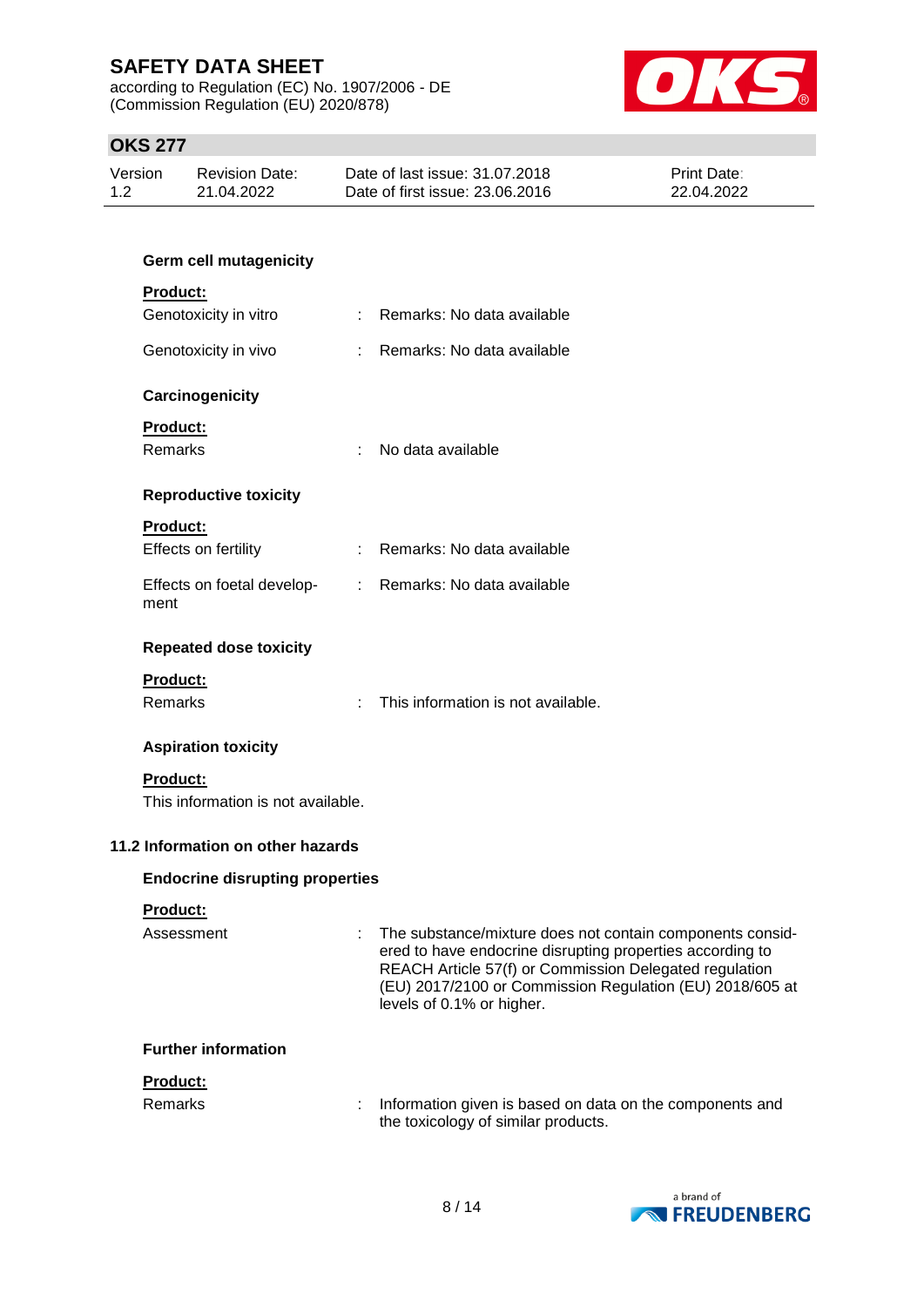according to Regulation (EC) No. 1907/2006 - DE (Commission Regulation (EU) 2020/878)



# **OKS 277**

| Version | <b>Revision Date:</b> | Date of last issue: 31.07.2018  | <b>Print Date:</b> |
|---------|-----------------------|---------------------------------|--------------------|
| 1.2     | 21.04.2022            | Date of first issue: 23,06,2016 | 22.04.2022         |

### **SECTION 12: Ecological information**

#### **12.1 Toxicity**

| <b>Product:</b>                                                                     |                              |
|-------------------------------------------------------------------------------------|------------------------------|
| Toxicity to fish                                                                    | Remarks: No data available   |
| Toxicity to daphnia and other : Remarks: No data available<br>aquatic invertebrates |                              |
| Toxicity to algae/aquatic<br>plants                                                 | : Remarks: No data available |
| Toxicity to microorganisms                                                          | Remarks: No data available   |
| 12.2 Persistence and degradability                                                  |                              |
| <b>Product:</b>                                                                     |                              |
| <b>Biodegradability</b>                                                             | Remarks: No data available   |
| Physico-chemical removabil- : Remarks: No data available<br>ity                     |                              |

### **12.3 Bioaccumulative potential**

#### **Product:**

| Bioaccumulation | : Remarks: This mixture contains no substance considered to |
|-----------------|-------------------------------------------------------------|
|                 | be persistent, bioaccumulating and toxic (PBT).             |
|                 | This mixture contains no substance considered to be very    |
|                 | persistent and very bioaccumulating (vPvB).                 |

#### **12.4 Mobility in soil**

**Product:**

| <b>Mobility</b>                                    | Remarks: No data available |
|----------------------------------------------------|----------------------------|
| Distribution among environ-<br>mental compartments | Remarks: No data available |

## **12.5 Results of PBT and vPvB assessment**

| <b>Product:</b> |                                                                                                                                                                                                                  |
|-----------------|------------------------------------------------------------------------------------------------------------------------------------------------------------------------------------------------------------------|
| Assessment      | : This substance/mixture contains no components considered<br>to be either persistent, bioaccumulative and toxic (PBT), or<br>very persistent and very bioaccumulative (vPvB) at levels of<br>$0.1\%$ or higher. |

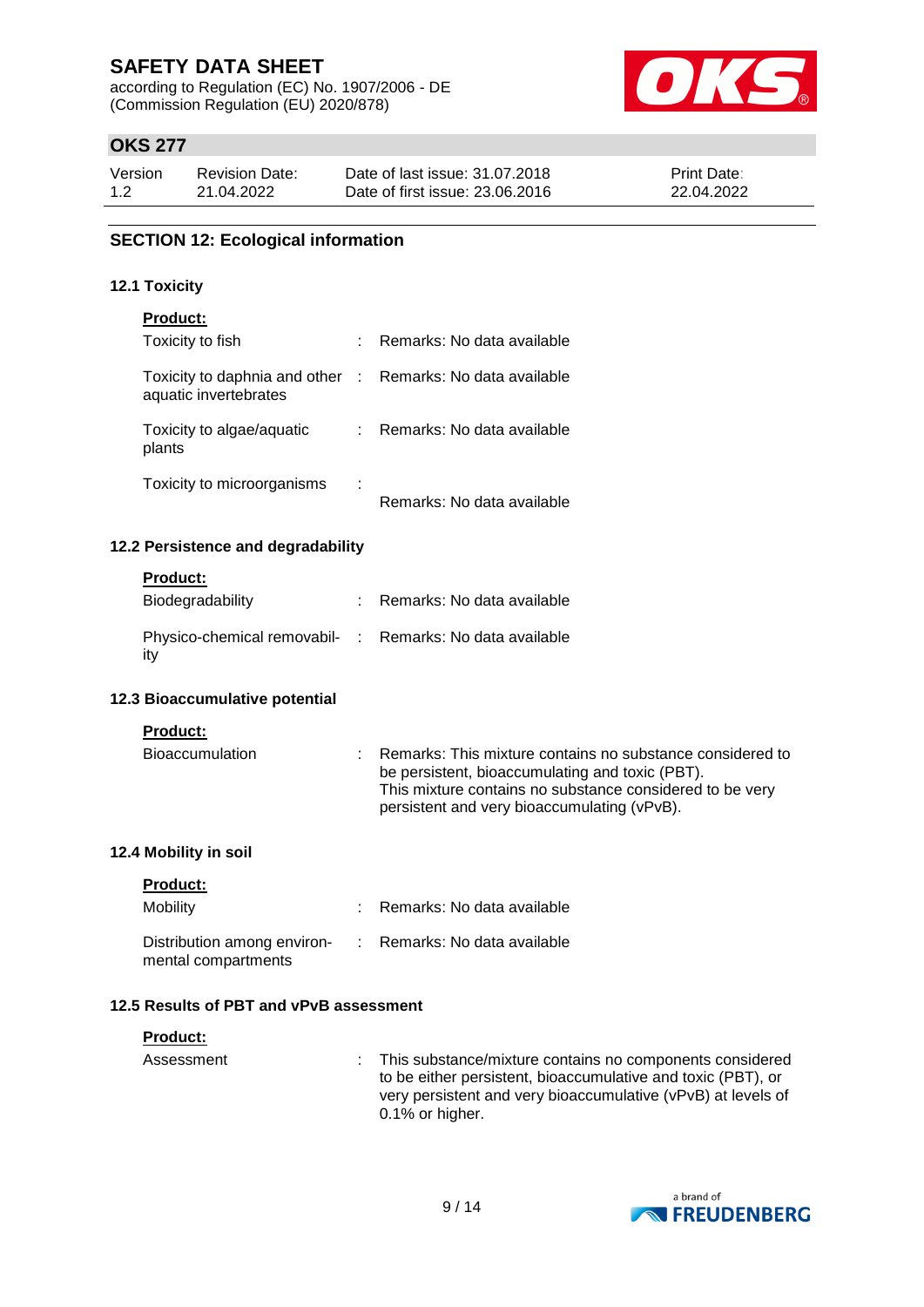according to Regulation (EC) No. 1907/2006 - DE (Commission Regulation (EU) 2020/878)



# **OKS 277**

| Version | <b>Revision Date:</b> | Date of last issue: 31.07.2018  | <b>Print Date:</b> |
|---------|-----------------------|---------------------------------|--------------------|
| 1.2     | 21.04.2022            | Date of first issue: 23,06,2016 | 22.04.2022         |

#### **12.6 Endocrine disrupting properties**

#### **Product:**

Assessment : The substance/mixture does not contain components considered to have endocrine disrupting properties according to REACH Article 57(f) or Commission Delegated regulation (EU) 2017/2100 or Commission Regulation (EU) 2018/605 at levels of 0.1% or higher.

#### **12.7 Other adverse effects**

#### **Product:**

| Additional ecological infor- | No information on ecology is available. |
|------------------------------|-----------------------------------------|
| mation                       |                                         |

### **SECTION 13: Disposal considerations**

| 13.1 Waste treatment methods |   |                                                                                                                                                                        |
|------------------------------|---|------------------------------------------------------------------------------------------------------------------------------------------------------------------------|
| Product                      | ÷ | The product should not be allowed to enter drains, water<br>courses or the soil.                                                                                       |
|                              |   | Waste codes should be assigned by the user based on the<br>application for which the product was used.                                                                 |
| Contaminated packaging       | ÷ | Packaging that is not properly emptied must be disposed of as<br>the unused product.<br>Dispose of waste product or used containers according to<br>local regulations. |
|                              |   | The following Waste Codes are only suggestions:                                                                                                                        |
| Waste Code                   |   | used product, unused product<br>12 01 12*, spent waxes and fats                                                                                                        |
|                              |   | uncleaned packagings<br>15 01 10, packaging containing residues of or contaminated<br>by hazardous substances                                                          |

### **SECTION 14: Transport information**

### **14.1 UN number or ID number**

| <b>ADN</b>  | : Not regulated as a dangerous good |
|-------------|-------------------------------------|
| ADR         | : Not regulated as a dangerous good |
| <b>RID</b>  | : Not regulated as a dangerous good |
| <b>IMDG</b> | : Not regulated as a dangerous good |

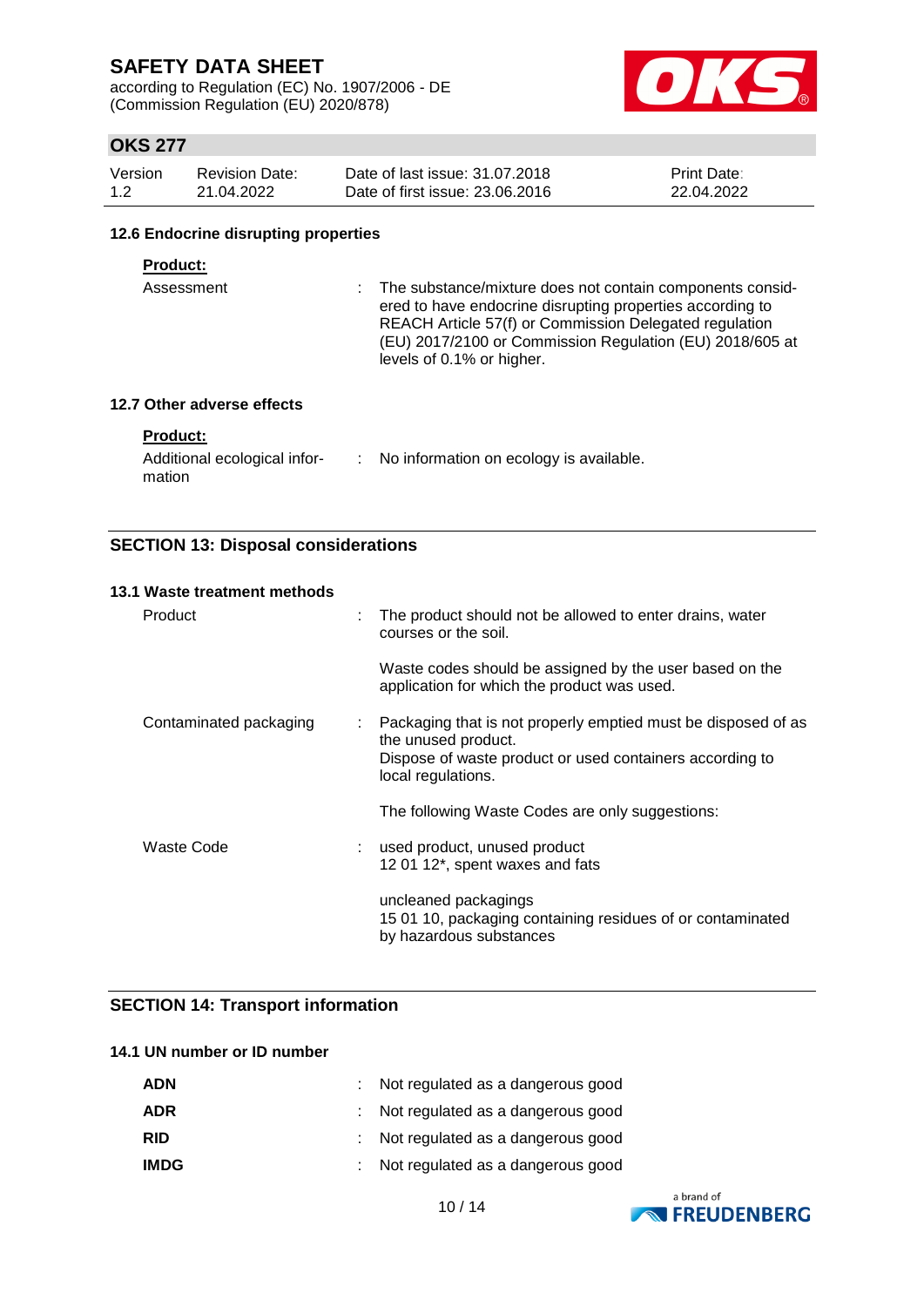according to Regulation (EC) No. 1907/2006 - DE (Commission Regulation (EU) 2020/878)



## **OKS 277**

| Version<br>1.2 |             | <b>Revision Date:</b><br>21.04.2022                 |   | Date of last issue: 31.07.2018<br>Date of first issue: 23.06.2016 | <b>Print Date:</b><br>22.04.2022 |
|----------------|-------------|-----------------------------------------------------|---|-------------------------------------------------------------------|----------------------------------|
|                |             |                                                     |   |                                                                   |                                  |
|                | <b>IATA</b> |                                                     |   | Not regulated as a dangerous good                                 |                                  |
|                |             | 14.2 UN proper shipping name                        |   |                                                                   |                                  |
|                | <b>ADN</b>  |                                                     |   | Not regulated as a dangerous good                                 |                                  |
|                | <b>ADR</b>  |                                                     |   | Not regulated as a dangerous good                                 |                                  |
|                | <b>RID</b>  |                                                     |   | Not regulated as a dangerous good                                 |                                  |
|                | <b>IMDG</b> |                                                     |   | Not regulated as a dangerous good                                 |                                  |
|                | <b>IATA</b> |                                                     |   | Not regulated as a dangerous good                                 |                                  |
|                |             | 14.3 Transport hazard class(es)                     |   |                                                                   |                                  |
|                | <b>ADN</b>  |                                                     |   | Not regulated as a dangerous good                                 |                                  |
|                | <b>ADR</b>  |                                                     |   | Not regulated as a dangerous good                                 |                                  |
|                | <b>RID</b>  |                                                     |   | Not regulated as a dangerous good                                 |                                  |
|                | <b>IMDG</b> |                                                     |   | Not regulated as a dangerous good                                 |                                  |
|                | <b>IATA</b> |                                                     |   | Not regulated as a dangerous good                                 |                                  |
|                |             | 14.4 Packing group                                  |   |                                                                   |                                  |
|                | <b>ADN</b>  |                                                     |   | Not regulated as a dangerous good                                 |                                  |
|                | <b>ADR</b>  |                                                     |   | Not regulated as a dangerous good                                 |                                  |
|                | <b>RID</b>  |                                                     |   | Not regulated as a dangerous good                                 |                                  |
|                | <b>IMDG</b> |                                                     |   | Not regulated as a dangerous good                                 |                                  |
|                |             | <b>IATA (Cargo)</b>                                 |   | Not regulated as a dangerous good                                 |                                  |
|                |             | IATA (Passenger)                                    | ÷ | Not regulated as a dangerous good                                 |                                  |
|                |             | <b>14.5 Environmental hazards</b>                   |   |                                                                   |                                  |
|                | <b>ADN</b>  |                                                     |   | Not regulated as a dangerous good                                 |                                  |
|                | ADR         |                                                     |   | Not regulated as a dangerous good                                 |                                  |
|                | <b>RID</b>  |                                                     |   | Not regulated as a dangerous good                                 |                                  |
|                | <b>IMDG</b> |                                                     |   | Not regulated as a dangerous good                                 |                                  |
|                |             | 14.6 Special precautions for user<br>Not applicable |   |                                                                   |                                  |
|                |             |                                                     |   | 14.7 Maritime transport in bulk according to IMO instruments      |                                  |
|                | Remarks     |                                                     |   | Not applicable for product as supplied.                           |                                  |

### **SECTION 15: Regulatory information**

#### **15.1 Safety, health and environmental regulations/legislation specific for the substance or mixture**

REACH - Restrictions on the manufacture, placing on the market and use of certain dangerous substances,

: Not applicable

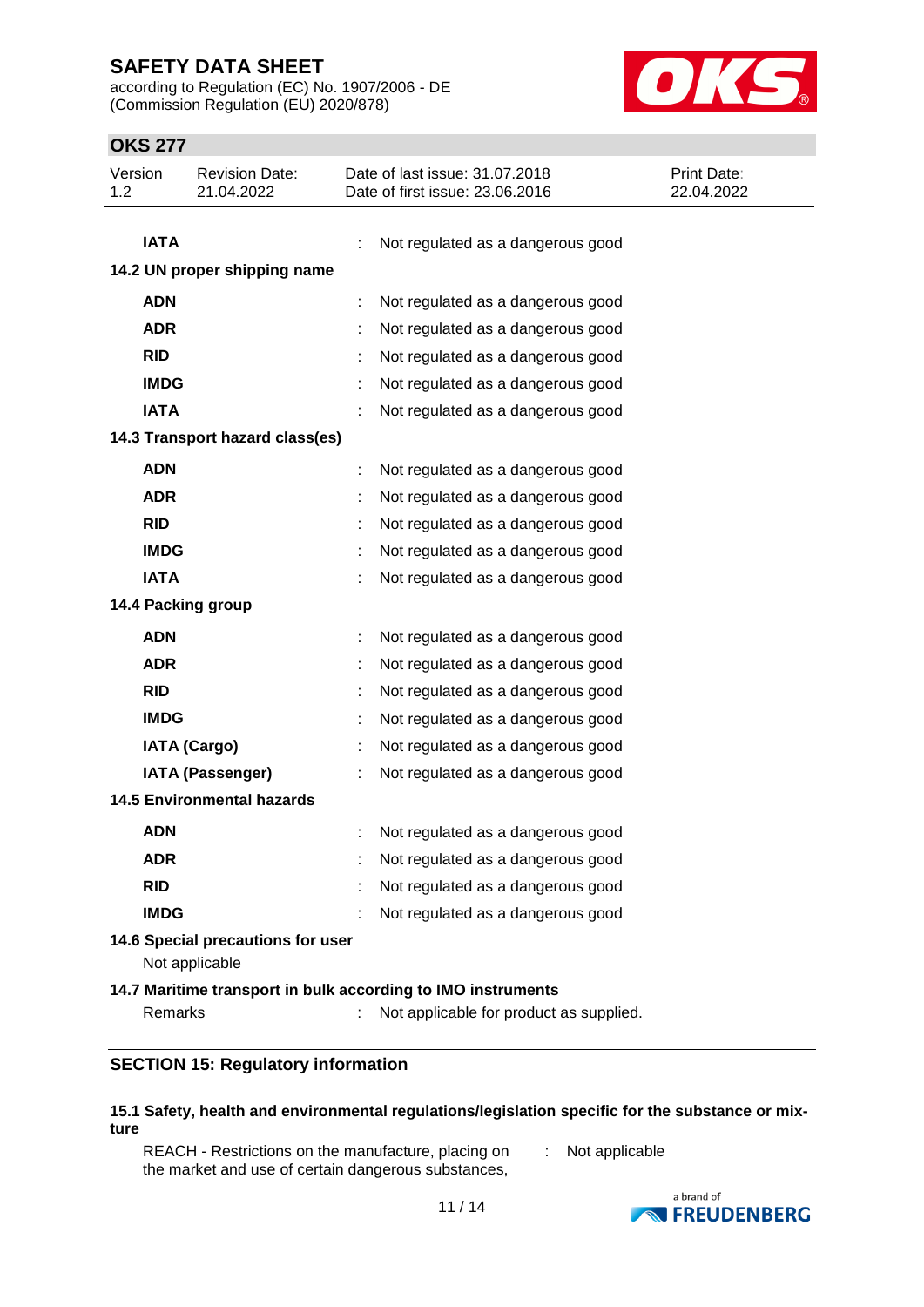according to Regulation (EC) No. 1907/2006 - DE (Commission Regulation (EU) 2020/878)



## **OKS 277**

| Version<br>1.2 |                                                                                             | <b>Revision Date:</b><br>21.04.2022                                                                                                                      |   | Date of last issue: 31.07.2018<br>Date of first issue: 23.06.2016                                                                                                                                    |                                | Print Date:<br>22.04.2022                                                                                      |
|----------------|---------------------------------------------------------------------------------------------|----------------------------------------------------------------------------------------------------------------------------------------------------------|---|------------------------------------------------------------------------------------------------------------------------------------------------------------------------------------------------------|--------------------------------|----------------------------------------------------------------------------------------------------------------|
|                |                                                                                             | mixtures and articles (Annex XVII)                                                                                                                       |   |                                                                                                                                                                                                      |                                |                                                                                                                |
|                | (EU SVHC)                                                                                   | REACH - Candidate List of Substances of Very High<br>Concern for Authorisation (Article 59).                                                             |   | ÷                                                                                                                                                                                                    |                                | This product does not contain sub-<br>stances of very high concern (Regu-<br>lation (EC) No 1907/2006 (REACH), |
|                | REACH - List of substances subject to authorisation<br>(Annex XIV)<br>(EU. REACH-Annex XIV) |                                                                                                                                                          |   | ÷                                                                                                                                                                                                    | Article 57).<br>Not applicable |                                                                                                                |
|                |                                                                                             | Regulation (EC) No 1005/2009 on substances that de-<br>plete the ozone layer<br>(EC 1005/2009)                                                           |   | ÷.                                                                                                                                                                                                   | Not applicable                 |                                                                                                                |
|                | (EU POP)                                                                                    | tants (recast)                                                                                                                                           |   | Regulation (EU) 2019/1021 on persistent organic pollu-<br>$\sim 100$                                                                                                                                 | Not applicable                 |                                                                                                                |
|                | (EU PIC)                                                                                    | Regulation (EC) No 649/2012 of the European Parlia-<br>of dangerous chemicals                                                                            |   | ment and the Council concerning the export and import                                                                                                                                                | Not applicable                 |                                                                                                                |
|                | stances.                                                                                    | Seveso III: Directive 2012/18/EU of the European :<br>Parliament and of the Council on the control of<br>major-accident hazards involving dangerous sub- |   |                                                                                                                                                                                                      | Not applicable                 |                                                                                                                |
|                | ny)                                                                                         | Water hazard class (Germa-                                                                                                                               | ÷ | WGK 1 slightly hazardous to water<br>Classification according to AwSV, Annex 1 (5.2)                                                                                                                 |                                |                                                                                                                |
|                |                                                                                             | TA Luft List (Germany)                                                                                                                                   |   | Total dust:<br>Not applicable<br>Inorganic substances in powdered form:<br>Not applicable<br>Inorganic substances in vapour or gaseous form:<br>Not applicable<br>Organic Substances:<br>others: 1 % |                                |                                                                                                                |
|                |                                                                                             |                                                                                                                                                          |   | Carcinogenic substances:<br>Not applicable<br>Mutagenic:<br>Not applicable<br>Toxic to reproduction:<br>Not applicable                                                                               |                                |                                                                                                                |
|                |                                                                                             | Volatile organic compounds                                                                                                                               |   | Directive 2010/75/EU of 24 November 2010 on industrial<br>emissions (integrated pollution prevention and control)<br>Not applicable                                                                  |                                |                                                                                                                |

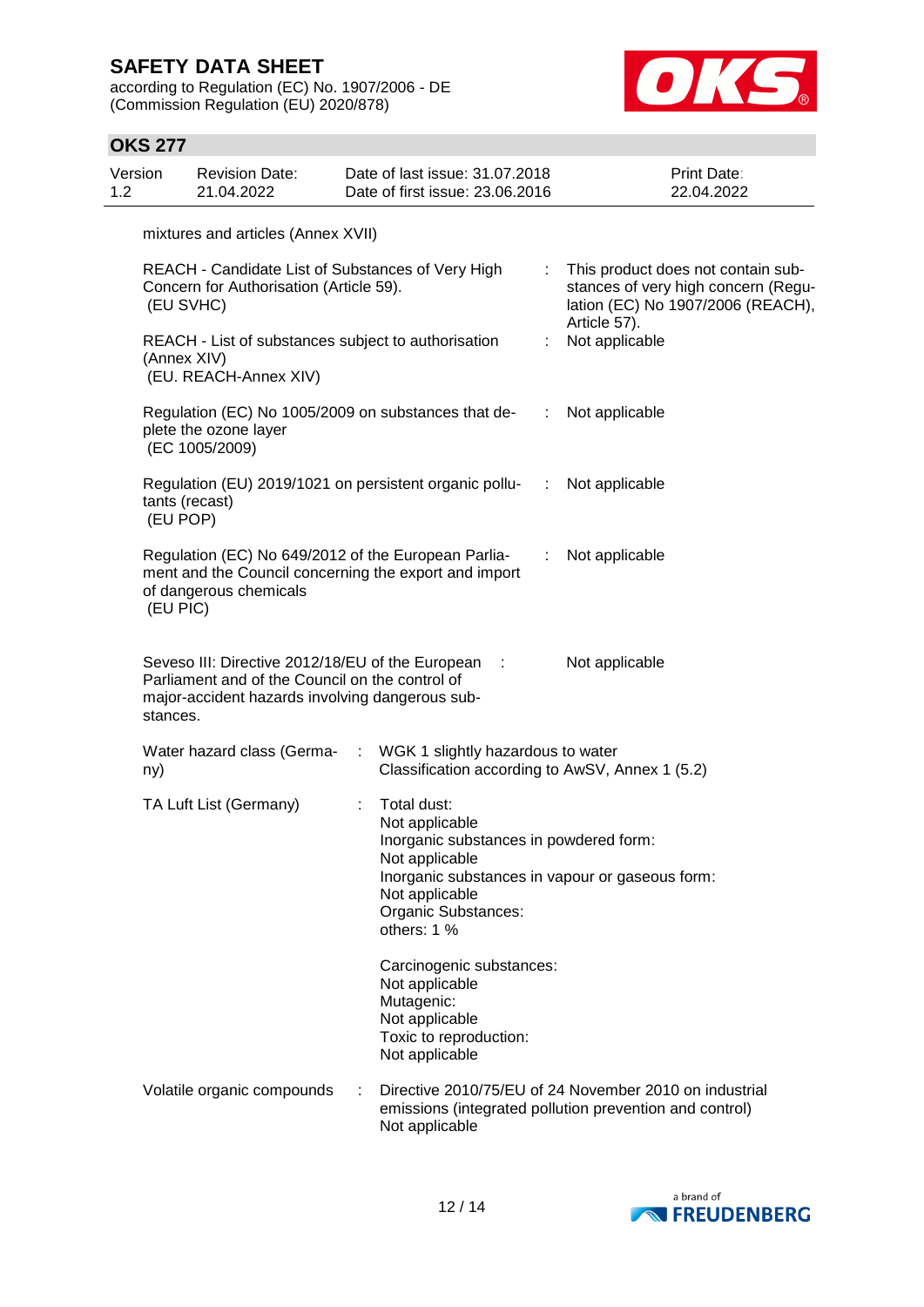according to Regulation (EC) No. 1907/2006 - DE (Commission Regulation (EU) 2020/878)



# **OKS 277**

| Version | <b>Revision Date:</b> |
|---------|-----------------------|
| 12      | 21.04.2022            |

Date of last issue: 31.07.2018 Date of first issue: 23.06.2016

Print Date: 22.04.2022

#### **15.2 Chemical safety assessment**

This information is not available.

### **SECTION 16: Other information**

#### **Full text of other abbreviations**

ADN - European Agreement concerning the International Carriage of Dangerous Goods by Inland Waterways; ADR - Agreement concerning the International Carriage of Dangerous Goods by Road; AIIC - Australian Inventory of Industrial Chemicals; ASTM - American Society for the Testing of Materials; bw - Body weight; CLP - Classification Labelling Packaging Regulation; Regulation (EC) No 1272/2008; CMR - Carcinogen, Mutagen or Reproductive Toxicant; DIN - Standard of the German Institute for Standardisation; DSL - Domestic Substances List (Canada); ECHA - European Chemicals Agency; EC-Number - European Community number; ECx - Concentration associated with x% response; ELx - Loading rate associated with x% response; EmS - Emergency Schedule; ENCS - Existing and New Chemical Substances (Japan); ErCx - Concentration associated with x% growth rate response; GHS - Globally Harmonized System; GLP - Good Laboratory Practice; IARC - International Agency for Research on Cancer; IATA - International Air Transport Association; IBC - International Code for the Construction and Equipment of Ships carrying Dangerous Chemicals in Bulk; IC50 - Half maximal inhibitory concentration; ICAO - International Civil Aviation Organization; IECSC - Inventory of Existing Chemical Substances in China; IMDG - International Maritime Dangerous Goods; IMO - International Maritime Organization; ISHL - Industrial Safety and Health Law (Japan); ISO - International Organisation for Standardization; KECI - Korea Existing Chemicals Inventory; LC50 - Lethal Concentration to 50 % of a test population; LD50 - Lethal Dose to 50% of a test population (Median Lethal Dose); MARPOL - International Convention for the Prevention of Pollution from Ships; n.o.s. - Not Otherwise Specified; NO(A)EC - No Observed (Adverse) Effect Concentration; NO(A)EL - No Observed (Adverse) Effect Level; NOELR - No Observable Effect Loading Rate; NZIoC - New Zealand Inventory of Chemicals; OECD - Organization for Economic Co-operation and Development; OPPTS - Office of Chemical Safety and Pollution Prevention; PBT - Persistent, Bioaccumulative and Toxic substance; PICCS - Philippines Inventory of Chemicals and Chemical Substances; (Q)SAR - (Quantitative) Structure Activity Relationship; REACH - Regulation (EC) No 1907/2006 of the European Parliament and of the Council concerning the Registration, Evaluation, Authorisation and Restriction of Chemicals; RID - Regulations concerning the International Carriage of Dangerous Goods by Rail; SADT - Self-Accelerating Decomposition Temperature; SDS - Safety Data Sheet; SVHC - Substance of Very High Concern; TCSI - Taiwan Chemical Substance Inventory; TECI - Thailand Existing Chemicals Inventory; TRGS - Technical Rule for Hazardous Substances; TSCA - Toxic Substances Control Act (United States); UN - United Nations; vPvB - Very Persistent and Very Bioaccumulative

#### **Further information**

This safety data sheet applies only to products as originally packed and labelled. The information contained therein may not be reproduced or modified without our express written permission. Any forwarding of this document is only permitted to the extent required by law. Any further, in particular public, dissemination of the safety data sheet (e.g. as a document for download from the Internet) is not permitted without our express written consent. We provide our customers with amended safety data sheets as prescribed by law. The customer is responsible for passing on safety data sheets and any amendments contained therein to its own customers, employees and other users of the product. We provide no guarantee that safety data sheets received by users